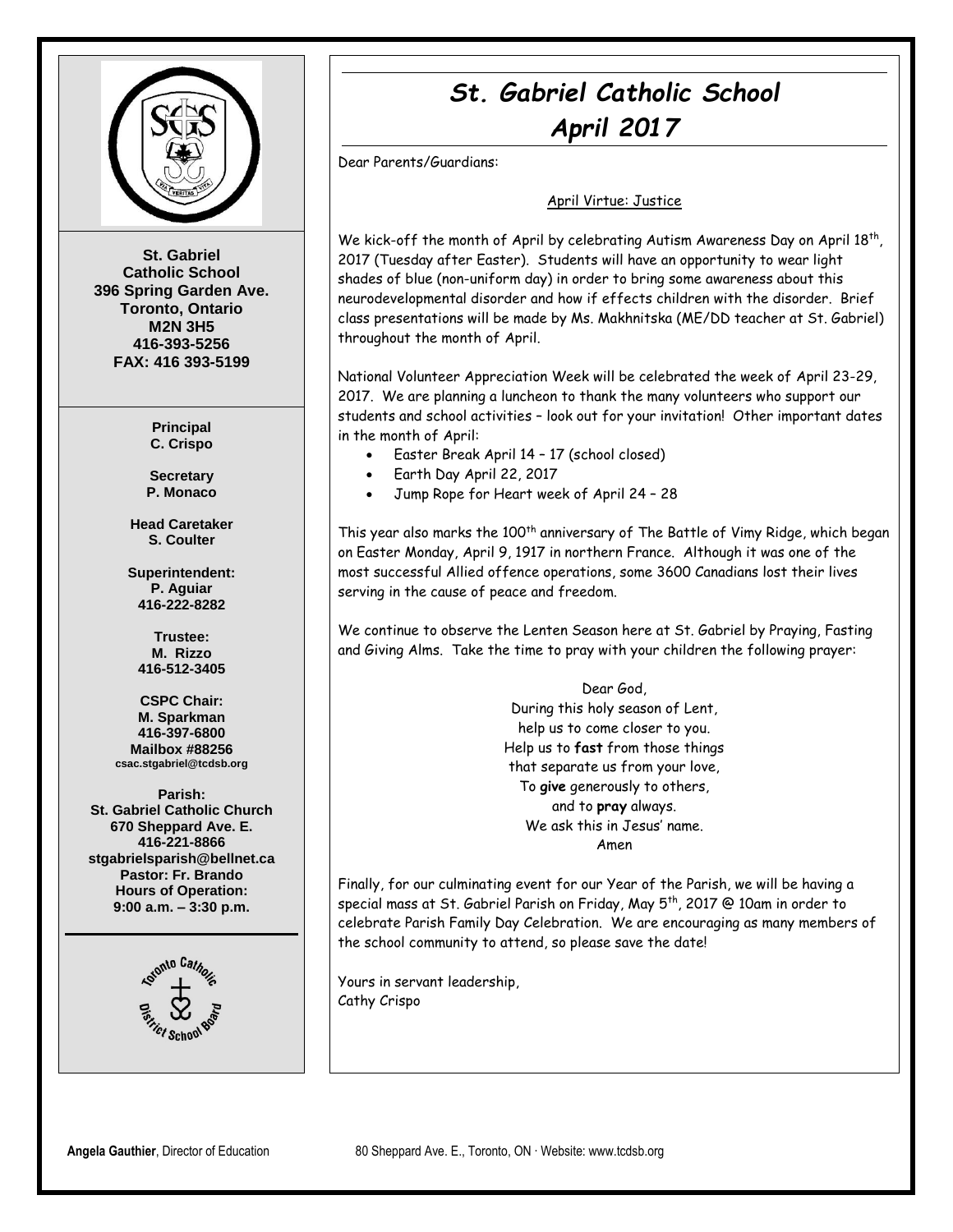#### **SAFE SCHOOL ARRIVAL PROGRAM**

Please leave a message by calling the school at **416-393-5256** when your child will be absent or late. Please make sure that all students who arrive late check in at the front office.

#### **SUITCASE THEATRE**

Suitcase Theatre is a not-for-profit charitable organization created by one of the creators of Mr. Dress-up. For the past 7 years they have been bringing live theatre into schools, libraries, community centres and hospitals throughout the GTA. Their mandate is simple; they strive to create and facilitate arts experiences that are accessible to all audiences, providing a positive and lasting influence to both children and families alike.

On March 23<sup>rd</sup> they came to present their most recent show "All Aboard". This action-packed presentation takes audiences wonderful discovery journey of what makes Canada such an amazing place to live and learn – not to mention this year Canada celebrates 150 years! **Thank you Suitcase Theatre** for this FREE presentation given to our K – 5 students – they loved it!



#### **MONTHLY VIRTUES**

September – Hospitality October – Gratitude November – Peace December – Charity January – Courage February – Love **March – Forgiveness** April – Justice May – Compassion June – Faithfulness

The following students were recognized for their demonstration of **forgiveness** … "And when you stand praying, if you hold anything against anyone, forgive them, so that your Father in heaven may forgive you your sins." Mark 11:25

- Sofia Cologna
- Luke D'Angelo
- Diako Maleki
- Shasha Park
- Nyla Callanta
- Joonho Kim
- Jordyn Wheeler
- Ina Kim
- Dean Canellos
- Ugo Chukwukere
- Paren Kucukates
- Manolo Giron
- Yvon Joy Sabijon
- Janner Castelltort

#### **UPCOMING EVENT ME TO WE SPRING RAFFLE**

Ticket sales begin April 10<sup>th</sup>

Easter Early Bird Prize

Grand Prize - Two passes to Canada's **Wonderland**<sup>II</sup>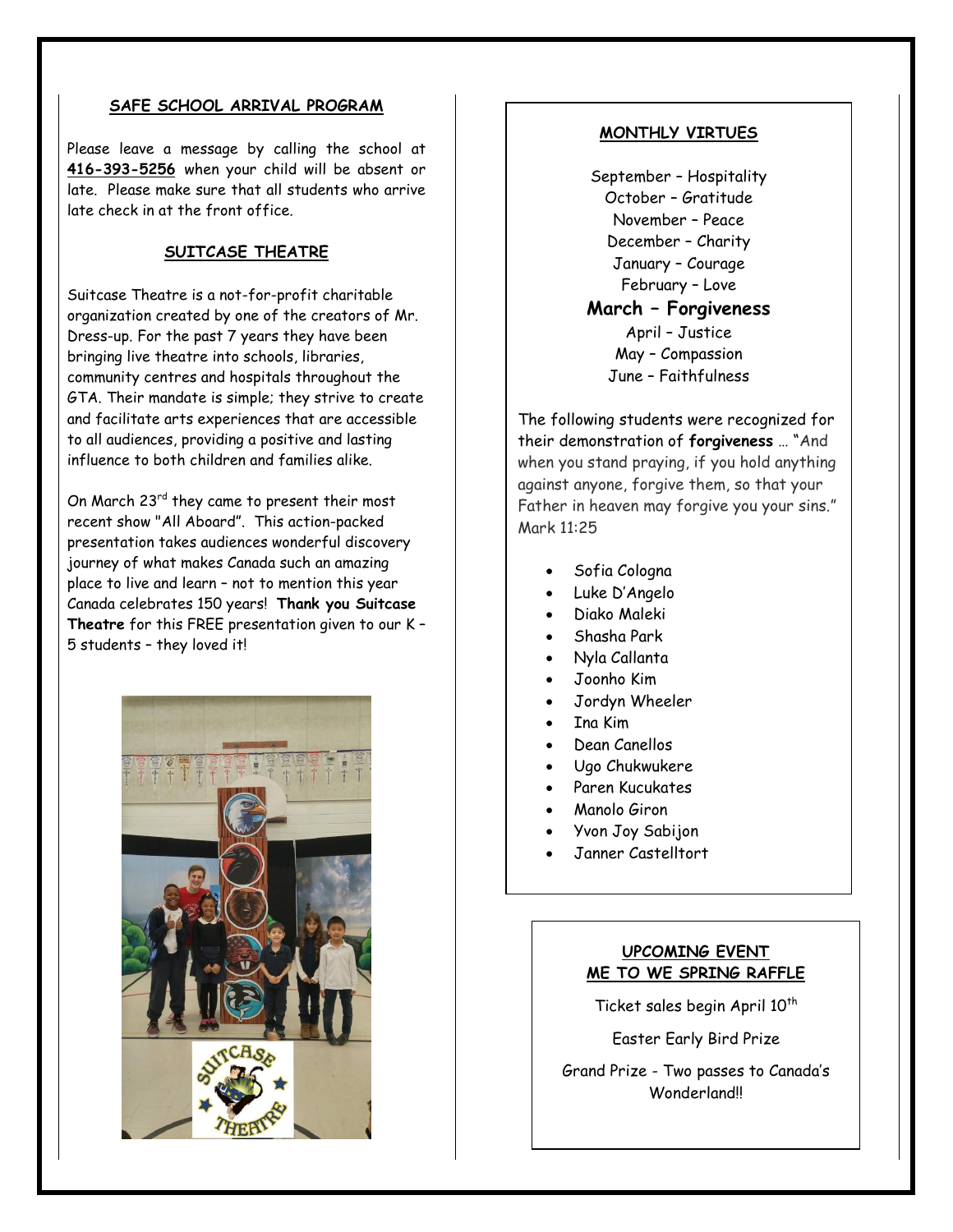| <b>TORONTO CATHOLIC</b><br><b>DISTRICT SCHOOL BOARD</b><br><b>TRUSTEES 2016-2017</b> |                              |
|--------------------------------------------------------------------------------------|------------------------------|
| Wards                                                                                |                              |
| Joseph Martino                                                                       | 416-512-3401                 |
| Ann Andrachuk<br>$\overline{2}$ .                                                    | 416-512-3402                 |
| 3.<br>Sal Piccininni                                                                 | 416-512-3403                 |
| Patrizia Bottoni<br>4.                                                               | 416-512-3404                 |
| 5.<br>Maria Rizzo                                                                    | 416-512-3405                 |
| 6.<br>Frank D'Amico,                                                                 |                              |
| Vice-Chair                                                                           | 416-512-3406                 |
| Michael Del Grande<br>7.                                                             | 416-512-3407                 |
| 8.<br>Garry Tanuan                                                                   | 416-512-3408                 |
| 9.<br>Jo-Ann Davis                                                                   | 416-512-3409                 |
| 10.<br>Barbara Poplawski                                                             | 416-512-3410                 |
| Angela Kennedy, Chair<br>11.                                                         | 416-512-3411                 |
| Nancy Crawford<br>12 <sub>1</sub>                                                    | 416-512-3412                 |
| Karina Dubrovskaya,                                                                  |                              |
| <b>Student Trustee</b>                                                               |                              |
| Rhea Carlisle,                                                                       |                              |
| <b>Student Trustee</b>                                                               |                              |
|                                                                                      | 416-512-3417<br>416-512-3413 |

## **Civvies Day for ShareLife**

ShareLife Week is celebrated each year during the Lenten Season in the week prior to Holy Week. ShareLife supports the many local Catholic charities that help families, single parents, the elderly, individuals with special needs, immigrants and refugees, the homeless and the needy, as well as the education of clergy within our own City of Toronto. Learn more about these organizations here: [http://www.sharelife.org/Public/ShareLife-List-of-Agencies.](http://www.sharelife.org/Public/ShareLife-List-of-Agencies)

This year, ShareLife Week will be celebrated the week of April 3<sup>rd</sup> -  $7<sup>th</sup>$ , and we are participating in a Board-wide Civvies Day to raise funds for the ShareLife campaign!

Our Civvies Day will be held on Friday, April 7<sup>th</sup>, 2017. Please consider donating \$2.00 (or whatever you can afford) in support of ShareLife. All money collected will be directed towards the **ShareLife campaign.** 

# LShareLife

**Angela Gauthier**, Director of Education 80 Sheppard Ave. E., Toronto, ON ∙ Website: www.tcdsb.org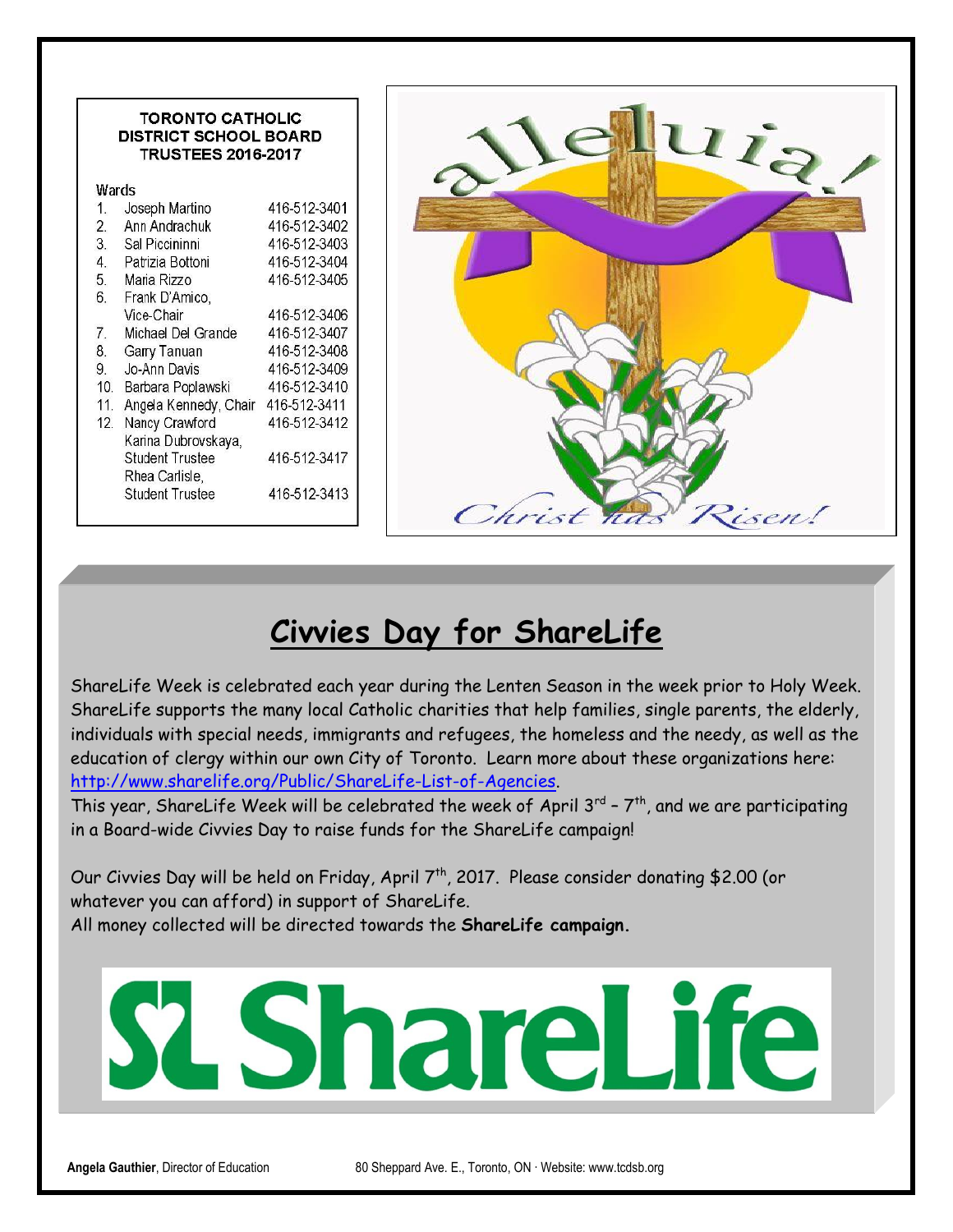**Celebrating the Parish and School Relationship** A special *Parish Family Day Celebration* will be held at the Catholic Education Centre on **Friday, May 5th, 2017** to showcase student work focusing on the many ways that our parishes and our parish priests contribute to our schools and communities. Submissions of videos, songs, artwork, stories and poems from students and schools will be accepted through until Friday, April 7th . **Email to** [parish.project@tcdsb.org](mailto:parish.project@tcdsb.org) **or find additional information online:**  [https://www.tcdsb.org/Board/NurturingOurCath](https://www.tcdsb.org/Board/NurturingOurCatholicCommunity/YearoftheParish/Pages/Parish-Family-Day-Celebration.aspx) [olicCommunity/YearoftheParish/Pages/Parish-](https://www.tcdsb.org/Board/NurturingOurCatholicCommunity/YearoftheParish/Pages/Parish-Family-Day-Celebration.aspx)

[Family-Day-Celebration.aspx](https://www.tcdsb.org/Board/NurturingOurCatholicCommunity/YearoftheParish/Pages/Parish-Family-Day-Celebration.aspx)

**Holy Week Begins April 9th with Palm Sunday** Good Friday April 14<sup>th</sup> – school closed Easter Monday April 17<sup>th</sup> – school closed

#### **Stay Connected**

Never miss out on important news and information from and about the TCDSB. Subscribe to Enews

[https://web1.tcdsb.org/InterestSubscription/su](https://web1.tcdsb.org/InterestSubscription/subscription.aspx) [bscription.aspx](https://web1.tcdsb.org/InterestSubscription/subscription.aspx) or follow the Board on Twitter @TCDSB

#### **Canada150**

TCDSB is celebrating the  $150<sup>th</sup>$  anniversary of Canada and Ontario, and our own place in the history of our nation with a variety of special events. Check out our website for all the details: [https://www.tcdsb.org/affiliates/Canada150/Pag](https://www.tcdsb.org/affiliates/Canada150/Pages/default.aspx) [es/default.aspx](https://www.tcdsb.org/affiliates/Canada150/Pages/default.aspx)



#### **Self-Regulation**

Self regulation "refers to how efficiently and effectively a child deals with a stressor and then recovers" (Porges; Lillas & Turnbull; McEwen). Dr. Shanker explains that in order to "deal with a stressor, the brain triggers a sort of gas pedal, the sympathetic nervous system, to produce the energy needed; and then applies a sort of brake, the parasympathetic nervous system, in order to recover." Self regulation must not be confused with self-control. While self control can be seen as "having the internal strength to resist an impulse", "self regulation represents a very different way of understanding why a child might be having problems with self-control and how we can help the child." It is important to keep in mind that what is a small stress for some children may be quite overwhelming for others. When children feel calm and alert they are better able to pay attention, modulate their emotions, and understand how others feel, ignore distractions, be less impulsive, considers the consequences of their behavior, and empathize with others.

There are several ways that you can help a child to self-regulate:

- **Reduce the child's stress level**. You can help children reduce stress by making sure they get enough sleep, eat nutritious meals, and exercise.
- **Help the child become self-aware**. This can be achieved by helping a child to "become aware of what it feels like to be calmly focused and alert and what it feels like to be hypo- or hyperaroused."
- **Teach children what they need to do to return to a feeling of calm and alert**. Brainstorm about what children can do to feel calm e.g. read a book, take a nap, get a drink of water, colour, talk to a friend etc.
- **Develop a positive relationship with your child or student.**
- **Teach strategies to self-regulate**. Introduce and practice mindfulness, deep breathing and prayer on a regular basis.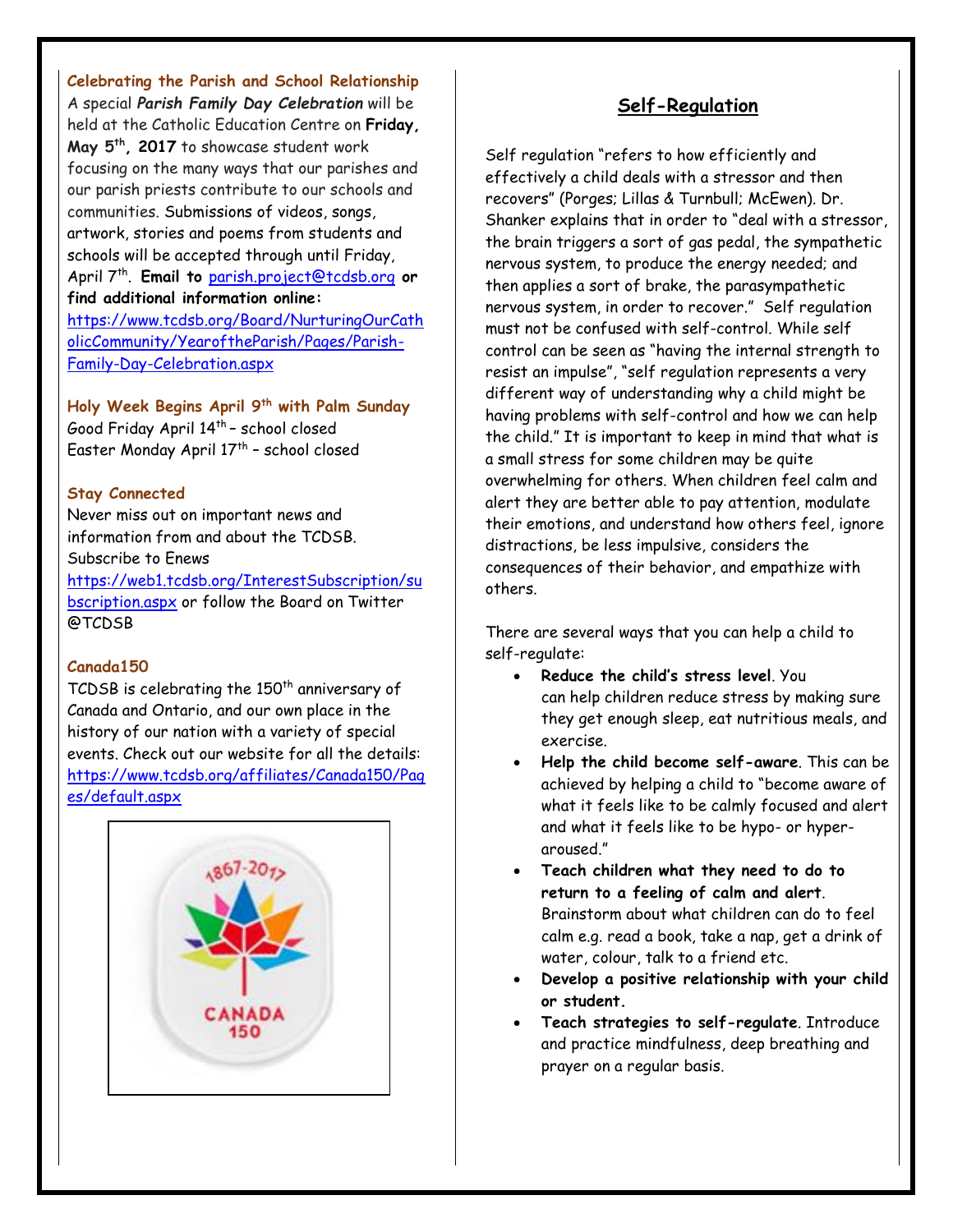#### **Reminder: TCDSB Anaphylaxis Policy & Protocol**

In accordance with the TCDSB Anaphylaxis policy (S.M. 15) and the Anaphylaxis Protocol and Guidelines, it is the policy of the TCDSB to create allergen-aware environments in our schools and workplaces. The implementation of the policy includes strategies that reduce the risk of exposure to anaphylactic causative agents in classrooms and common school areas.

We are aware that there is the potential that fast food products make their way into schools. We ask that you be aware that some of these products are not peanut/nut free and remain mindful that they could result in a potentially life-threatening form of allergic reaction. Given this, the TCDSB strongly advises that parents take this into consideration when sending your student to school with these products.

We appreciate your cooperation in the TCDSB's commitment to keeping our schools a safe environment for all students and staff.

#### **Orfe Eco-Art Program**

Orfe Eco-Art Program will be offered again to our students during lunch time starting the week of April 17<sup>th</sup> to June 5<sup>th</sup>. Every Wednesday in our computer lab, Orfe strives to teach children the love of art through the use of recycled material, so that in turn children are reminded that we need to protect our beautiful Earth. Registration form can be found in the main office or you can register online at: [orfe@orfeart.com](mailto:orfe@orfeart.com)

#### **April 3-14**

#### **St Gabriel Book Swap (Nicole, Marisol, Gabrielle, Matthew, Sean, Nick)**

We all have books at home that we don't read or use anymore. Why go out and buy new ones, when you can exchange that book for another. During the week of April 3d, bring in your used books that you no longer read at home and are willing to part with. You will receive a ticket for each book you bring in. During the week of April  $14<sup>th</sup>$ , bring in your ticket(s) and pick up a new book from our stock pile. You can enjoy a new book all over again.

#### **April 17-28**

#### **Bottle Water Free Zone (Mattia, Richard, AJ, Jubic, Ugo, Greg)**

God gave the gift of water for everyone. We have a responsibility to ensure that it is cared for and shared equitably with the whole of our human family. Our school, along with the whole of the TCDSB, is promoting the elimination of non-reusable bottle water in our schools, offices and at off-site events when tap water is available. This campaign is meant to reflect our Catholic Social Teaching with respect to God-given resources as vital as water. We are encouraging families to purchase reusable water bottles for use at school and even at home instead of the non-reusable ones. The grade 6 class will be monitoring the schools recycling bins and garbage bins to see if there is a reduction in non-reusable water bottles.

#### **Hatch Coding Program**

We are pleased in inform you that St. Gabriel will be offering Computer Coding classes during the lunch hour on Thursdays starting April 6<sup>th</sup> to May 25<sup>th</sup>. Students will have the opportunity to learn how to write computer code in Javascript in a fun and engaging way! Students can continue to sign-in at home in order to continue to develop their skills. This self-paced program is suited for all experience levels, please register at [www.hatchcanada.com/schools](http://www.hatchcanada.com/schools) if your child is interested!